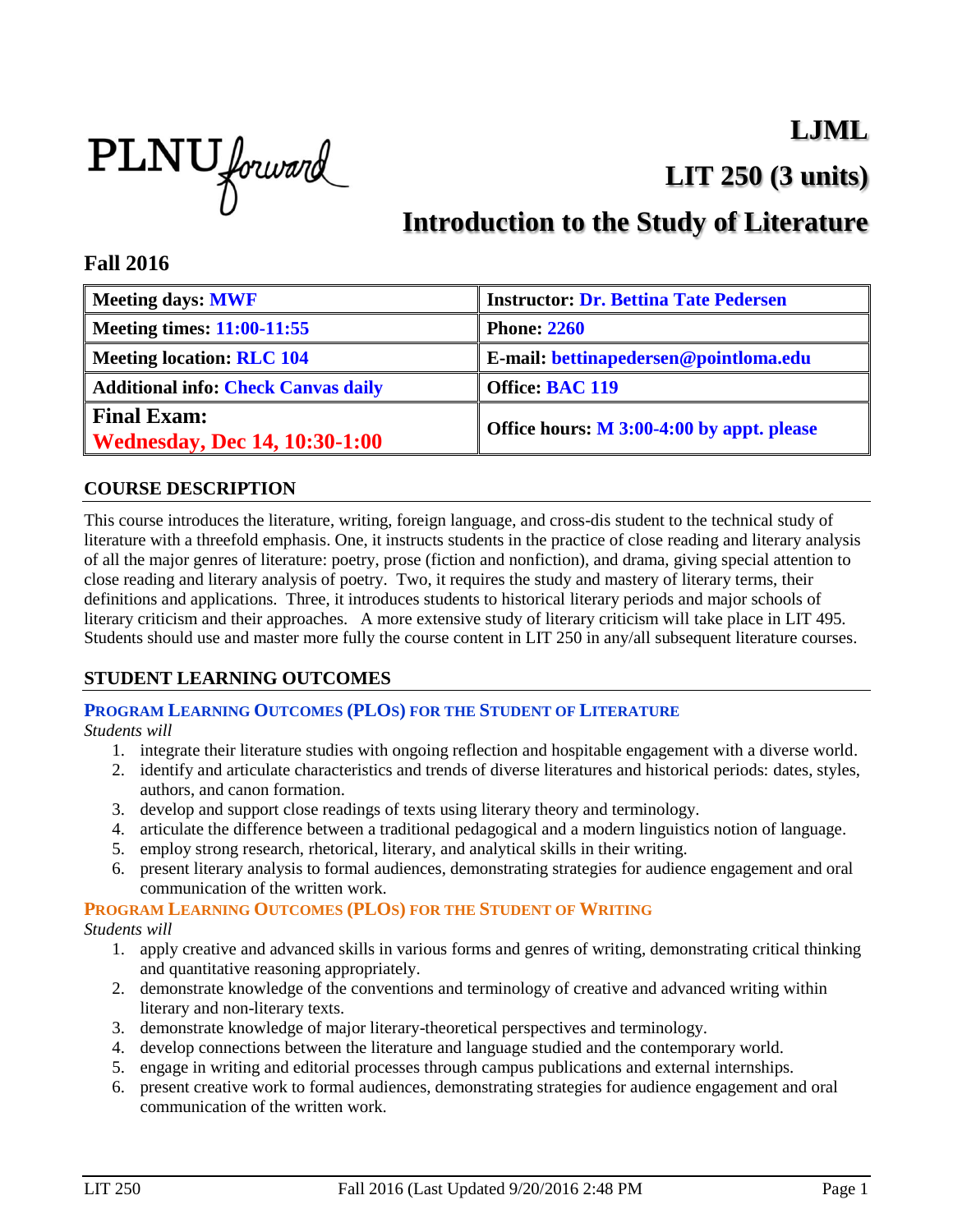#### **PROGRAM LEARNING OUTCOMES (PLOS) FOR THE STUDENT OF LANGUAGE**

#### *Students will*

- 1. essays without significant errors of grammar, spelling, or vocabulary usage that would impede comprehension by a native speaker.
- 2. comprehend the main idea and most details of connected oral discourse by a native speaker on a variety of topics.
- 3. converse in a participatory fashion with a native speaker using a variety of language strategies to convey meaning.
- 4. analyze and interpret target language texts and data sets according to their cultural, literary, and/or linguistic content.
- 5. display knowledge of the nature and structure of language.
- 6. discuss the influence of their own perspective on cultural interconnections through engagement with local, national, or international communities.

### **COURSE LEARNING OUTCOMES FOR LIT 250: INTRODUCTION TO THE STUDY OF LITERATURE**

#### *Students of LIT 250 will*

- 1. memorize and employ fundamental concepts of literary study:
	- a. standard literary terminology
	- b. modes/genres of literature
	- c. elements of literary genres
	- d. literary periods (dates, writers, characteristics, and important developments) **(PLO 1, 2) (PLO 1, 2) (PLO 4)**
- 2. describe and practice close reading of literary texts. **(PLO 1, 4, 6) (PLO 1, 2) (PLO 4)**
- 3. describe current schools of contemporary literary criticism. **(PLO 2, 3) (PLO 3) (PLO 4)**
- 4. consider current schools of contemporary literary criticism in relation to Christian faith and practice. **(PLO 1, 2, 3, 4) (PLO 3, 4) (PLO 4)**
- 5. use contemporary literary criticism to examine literary texts and argue their own readings of literary texts. **(PLO 2, 3, 4, 5, 6) (PLO 2, 3) (PLO 1, 4)**
- 6. use literary research skills to examine literary texts and formulate their own readings of literary texts. **(PLO 2, 4, 5, 6) (PLO 1, 2) (PLO 1, 4)**

|                | CLO (LIT 250: Introduction to the Study of Literature)                                     | <b>Course Work</b>    |
|----------------|--------------------------------------------------------------------------------------------|-----------------------|
|                | Memorize and employ fundamental concepts of literary study:                                |                       |
|                | a. standard literary terminology                                                           | Discussion (Disc.),   |
|                | b.modes/genres of literature                                                               | Quizzes, Exams,       |
|                | c. elements of literary genres                                                             | Analyses              |
|                | d. literary periods (dates, writers, characteristics, and important developments)          |                       |
|                | 2. Describe and practice close reading of literary texts.                                  | Disc. & Analyses      |
| 3.             | Describe current schools of contemporary literary criticism.                               | Disc., Quizzes,       |
|                |                                                                                            | Analyses              |
| 4.             | Consider current schools of contemporary literary criticism in relation to Christian faith |                       |
|                | and practice.                                                                              | Disc. & Analyses      |
|                |                                                                                            |                       |
| 5 <sub>1</sub> | Use contemporary literary criticism to examine literary texts and argue their own          | Disc., Quizzes,       |
|                | readings of literary texts.                                                                | Analyses,             |
|                |                                                                                            | <b>Major Analysis</b> |
| 6.             | Use literary research skills to examine literary texts and formulate their own readings    | Disc., Quizzes,       |
|                | of literary texts.                                                                         | Analyses              |
|                |                                                                                            | <b>Major Analysis</b> |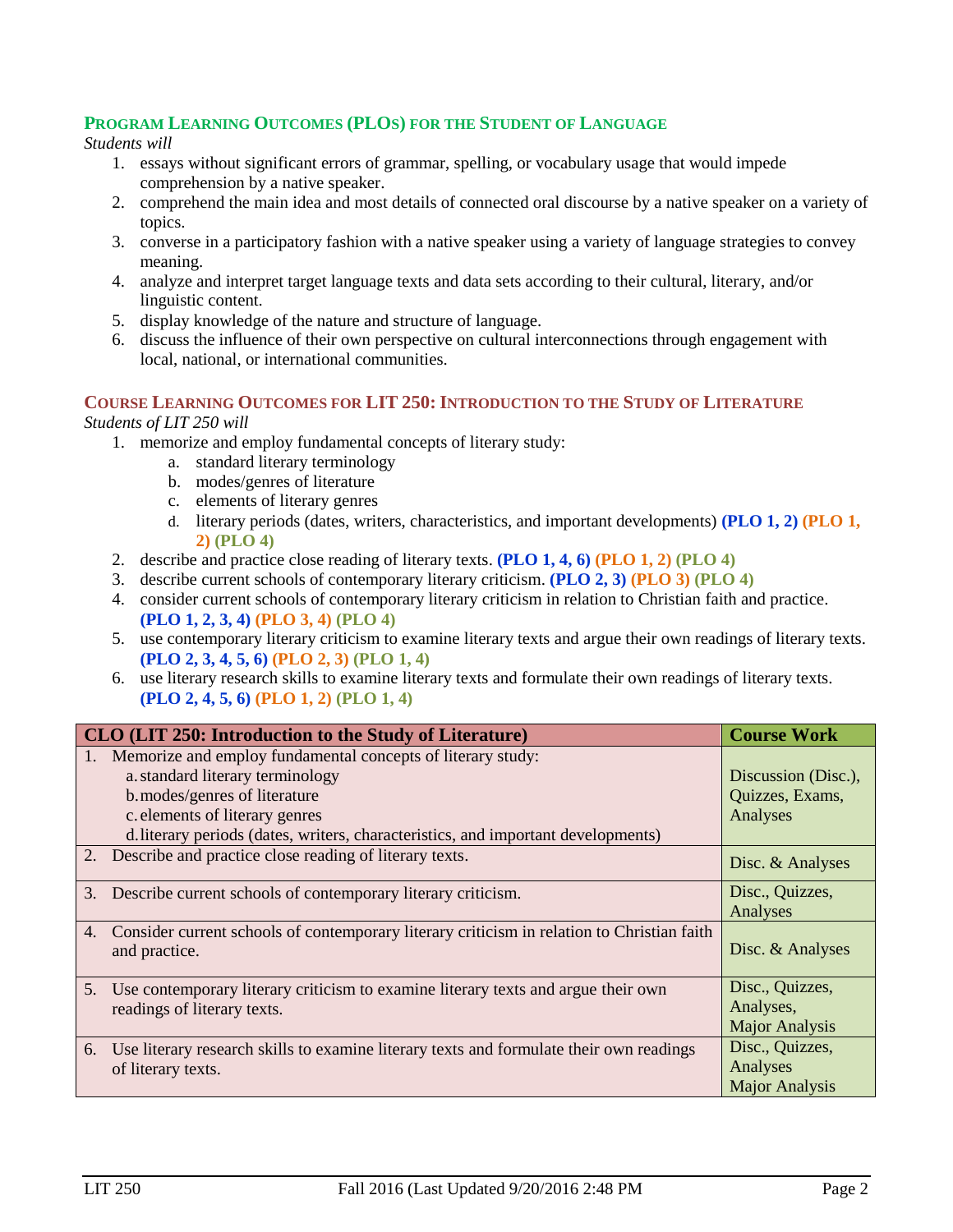### **CARNEGIE UNIT CREDIT HOUR**

Credit is awarded based on the Carnegie unit of 750 minutes of seat time  $+ 1500$  minutes of out-of-class work  $= 1$ unit of credit. Some specific details about how this class meets the credit hour requirement are included in this syllabus; additional details can be provided upon request.

## **IMPORTANT UNIVERSITY & LJML POLICIES**

Please see the link **(LJML [Department](http://www.pointloma.edu/sites/default/files/filemanager/Literature_Journalism__Modern_Languages/LJML_Department_Syllabus_Statments_final_2015-16.pdf) Syllabus Statements 2016-2017)** and the printed copy of these policies. Please see **Academic and General Policies** in the catalog for all information on university academic and general policies: [\(http://catalog.pointloma.edu/content.php?catoid=24&navoid=1581\)](http://catalog.pointloma.edu/content.php?catoid=24&navoid=1581)

## **PLNU ATTENDANCE AND PARTICIPATION POLICY**

Regular and punctual attendance at all classes is considered essential to optimum academic achievement. If the student is absent from more than 10 percent of class meetings, the faculty member can file a written report which may result in de-enrollment. If the absences exceed 20 percent, the student may be de-enrolled without notice until the university drop date or, after that date, receive the appropriate grade for their work and participation. See [Academic Policies](http://catalog.pointloma.edu/content.php?catoid=18&navoid=1278) in the Undergraduate Academic Catalog.

- Please read th[e Class Attendance](http://catalog.pointloma.edu/content.php?catoid=24&navoid=1581#Class_Attendance) section at the link above
- $10\%$  of class meetings = 4 classes for a MWF course, 3 classes for a TTH course, 2 classes for a quad course
- 20% of class meetings = 8 for a MWF course, 6 classes for a TTH course, and 4 for a quad course
- De-enrollment may have serious consequences on residence, athletic, and scholarship requirements; it may also necessitate a reduction or loss in a student's financial aid.
- **DROPPING CLASS:** If you do decide to drop the course for any reason, please make sure you complete official record keeping so that you are removed from the course roster. (If you don't, university policy requires me to give you the grade left standing at the end of the semester in your course average.) Please let me know that you are dropping so I don't worry about what has happened to you. (Note: Be sure to pay attention to the last day to drop deadline on the university calendar.)

## **FINAL EXAMINATION POLICY**

Successful completion of this class requires taking the final examination **on its scheduled day**. The final examination schedule is posted on the [Class Schedules](http://www.pointloma.edu/experience/academics/class-schedules) site. No requests for early examinations or alternative days will be approved.

- The 2015-16 final examination schedule is posted at **Final Exam Schedule [2016-2017](http://www.pointloma.edu/sites/default/files/filemanager/Academic_Affairs/Schedules/2016-17_Final_Exam_Schedule_-_MAIN_CAMPUS.pdf)** *(updated on July 8, 2016)*. Final Exams in Quad 1 courses are scheduled for the final class session of the quad. *You are expected to arrange your personal affairs to fit the examination schedule.*
- $\bullet$  In the rare case that you may be scheduled for more than three (3) final examinations on the same day, you may work out an alternate time for one of your exams with your professors. This is the only universitysanctioned reason for taking a final exam at a time other than the officially scheduled time for the exam. Please confirm your final examination schedule the first week of classes, and schedule those exam times into your daily planners and calendars now. If you find that your final exam schedule is the one described above, please meet with your professors as soon as possible so that they may help you to make alternative arrangements for taking your exams.

## **PLNU ACADEMIC ACCOMMODATIONS POLICY**

If you have a diagnosed disability, please contact PLNU's Disability Resource Center (DRC) within the first two weeks of class to demonstrate need and to register for accommodation by phone at 619-849-2486 or by e-mail at [DRC@pointloma.edu.](mailto:DRC@pointloma.edu) See [Disability Resource Center](http://www.pointloma.edu/experience/offices/administrative-offices/academic-advising-office/disability-resource-center) for additional information.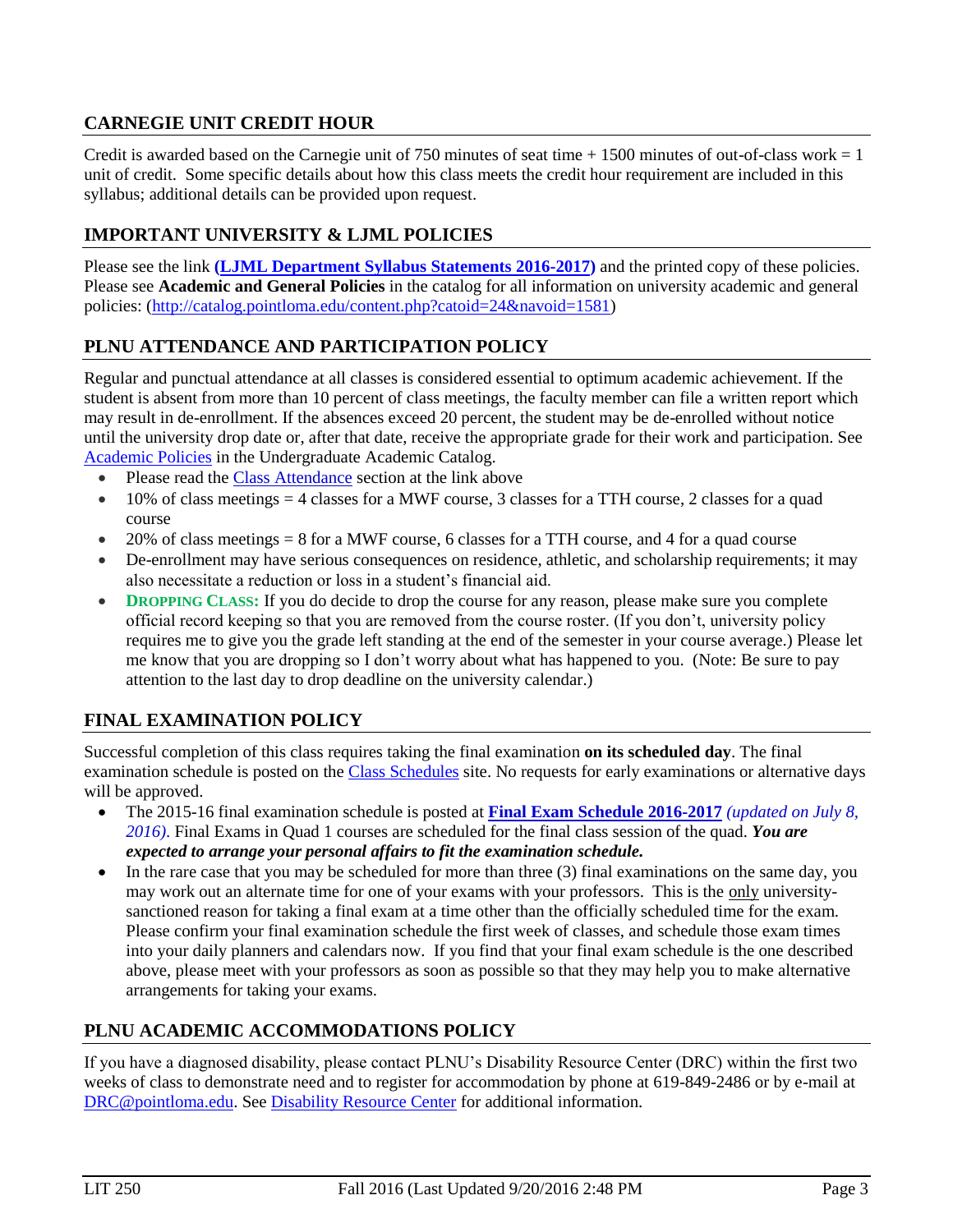### **INCOMPLETES AND LATE ASSIGNMENTS**

All assignments are to be submitted/turned in by the beginning of the class session when they are due—including assignments posted in Canvas. Incompletes will only be assigned in extremely unusual circumstances.

 *Extremely Unusual Circumstances:* Such are a death in the family, automobile accidents, hospitalization, etc. In such a situation, please contact me immediately and be ready to submit any necessary documentation to verify your situation. When you communication with me right away, I am happy to help you in these difficult situations as best I can.

### **COURSE REQUIREMENTS, POLICIES & GUIDELINES**

- *MLA Style***:** Since MLA style is the norm for our discipline, all written work *must conform* to MLA style. See also **LJML Department Statement**, *Inclusive Language*. (**LJML [Department](http://www.pointloma.edu/sites/default/files/filemanager/Literature_Journalism__Modern_Languages/LJML_Department_Syllabus_Statments_final_2015-16.pdf) Syllabus Statements 2016- [2017](http://www.pointloma.edu/sites/default/files/filemanager/Literature_Journalism__Modern_Languages/LJML_Department_Syllabus_Statments_final_2015-16.pdf)**)
- *Class Participation*:
	- a. **The quality of your course experience** will be directly related to your completing the assigned reading, your thoughtful reflection on the readings, your engaged participation in the community of readers that our class will become, and the adjustments you make toward correcting your misperceptions and mistakes in key concepts and assignments.
	- b. **Your success in understanding and making meaning** of the texts we read will be directly related to your deliberate marking of your texts and to your thoughtful reflection on the ideas and questions presented in the texts.
	- c. **The quality of our class sessions** depends so importantly upon you and your individual contributions to class discussions and course assignments. Your contribution to class in many forms is invaluable to our community of scholars/readers. Please bring your
		- questions about the texts and/or their implied meanings
		- confusions about things you don't understand in or about the texts or literary terms
		- ideas about new understandings of the texts
		- ideas about how these texts speak to our contemporary lives
		- insights about connections between course readings and the many other important subjects you are studying
		- perspectives about what spiritual impacts the texts—especially literary theory—may have on you or those you love and care about
	- d. **Please feel comfortable contributing** to the small group and class discussions. I am interested in your thoughts about the ways our course readings seem meaningful to you, but also in learning from your comments/questions about what you are/are not understanding. Those of you who truly engage with the material, prepare each session's readings, and come to class ready to ask or say something will almost assuredly reap the reward of higher grades on your course work all the way along.

#### *Class Sessions, Preparation, Assignments, and Technology*:

- a. If you wish to use your laptop during class, please sit in the front. If you are using an electronic reader please let me know and have no file open on your reader other than the class text/reading.
- b. Silence all other electronics for the entire class period unless we are using them for class purposes.
- c. Completion of all assignments is required, and passing the course without doing so will be difficult. Readings and written responses must be prepared in advance of the date scheduled/due and of sufficient length and quality to meet the assignment's requirements and intents. Missed assignments (other than quizzes) may be made up only in truly extenuating circumstances and only if you and I have had a conversation about your situation. Extra-credit will not substitute or be given to make up for missed work.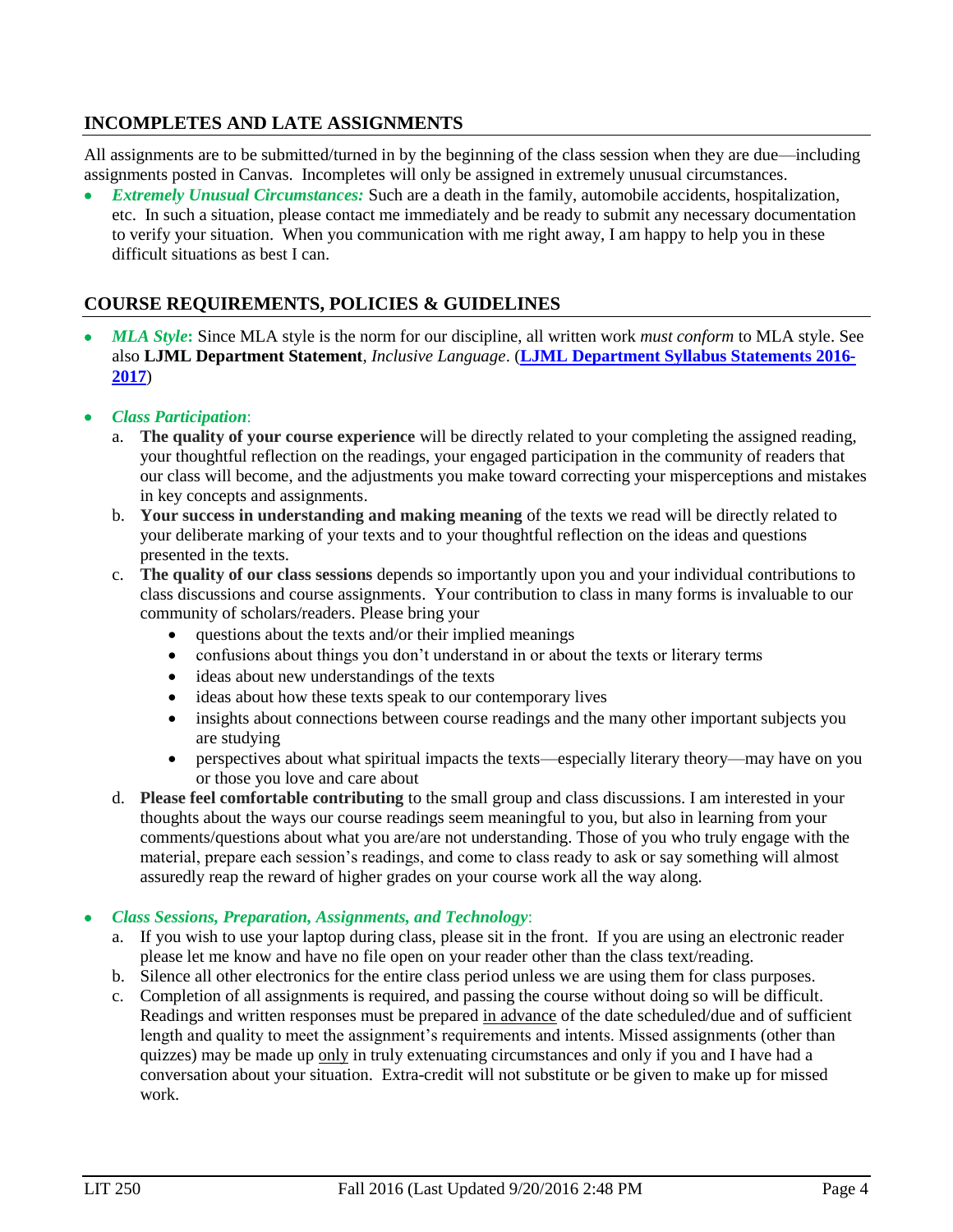- d. Late assignments will not be accepted either in person, by delivery, or in my mailbox (unless you and I have communicated prior to the deadline about extenuating circumstances).
- e. It is your responsibility to see to it that I receive your work whether submitting in paper or online.
- f. Always keep multiple soft and hard copies of your work on hand so that you can provide duplicate copies if needed.
- g. Handwritten assignments are never acceptable (unless so specified).
- h. You may be requested to attend office hours with the professor if a need arises.
- *Classroom Decorum*: Please manage your electronic devices appropriately and with consideration for others—see 3a & 3b above. Please dress in appropriate academic attire out of consideration for others in our class. I do reserve the right to ask you to leave the classroom if I believe your attire to be offensive and/or an obstacle to a positive learning and teaching environment.
- *Email, Canvas & Live Text*: You are responsible for checking your *PLNU Gmail account*, *Canvas*, *Live Text* regularly for electronic messages from me (and sometimes from your classmates). You are fully accountable for all course material, announcements, and communications that are distributed via *Gmail*, *Canvas*, and *Live Text*. I will send messages only to these sites. Please let me know if you encounter any technical problems with these sites. *Make sure your Live Text account is set up by the end of the second week of classes!*
- *Quizzes*: You will complete numerous quizzes (mostly online) on course material. Online quizzes must be completed during the online window set up for each quiz. *Google Chrome* and *Firefox* **work best with**  *Canvas***.** You must conscientiously observe the online quiz windows as quizzes may not be made up. I will drop your lowest quiz score when I calculate final grades. Please do not ask me if you may make up a missed quiz. Please notify me immediately if there are technical difficulties with the online quizzes.

#### **COURSE GRADES AND ASSESSMENT**

#### **COURSE GRADES**

Your grade will be based on the quality of your work in these areas:

| • Quizzes (approx. 20 quizzes on Canvas) & Class Assignments  | 25% |
|---------------------------------------------------------------|-----|
| • Analyses: 3-4 minor papers (submitted on <i>Live Text</i> ) | 20% |
| • Major Analysis (submitted on Live Text)                     | 15% |
| $\bullet$ Midterm Exam                                        | 20% |
| $\bullet$ Final Exam                                          | 20% |

Your work will not be graded on a curve. A traditional US scale will be used.

- **A** indicates exceptional work (roughly 20% of students normally achieve this level)
- **B** indicates good work (roughly 30% of students normally achieve this level)
- **C** indicates satisfactory/average work
- **D** indicates minimally passing work
- **F** indicates unsatisfactory work

| A    | 93-100% |   | $B+$  | 88-89%           | $\sqrt{ }$<br>$\mathsf{C}\mathsf{+}$ | 79%<br>78-.  |                          | --  | 68-69%     |      | $\overline{\phantom{0}}$ | -59% |
|------|---------|---|-------|------------------|--------------------------------------|--------------|--------------------------|-----|------------|------|--------------------------|------|
| $A-$ | 90-92%  | - | B     | 87%<br>83-87     | ∼<br>$\check{~}$                     | 77%<br>73-   | $\overline{\phantom{0}}$ | ≖   | $63 - 67%$ | $ -$ |                          |      |
|      |         |   | $B -$ | 82%<br>$80 - 82$ | $\sim$<br>$\sim$                     | 72%<br>$70-$ |                          | سور | $60 - 62%$ |      |                          |      |

#### **ASSESSMENT**

Final Exam and Major Analysis are the *Key Assignments* used to assess the course learning outcomes (CLOs).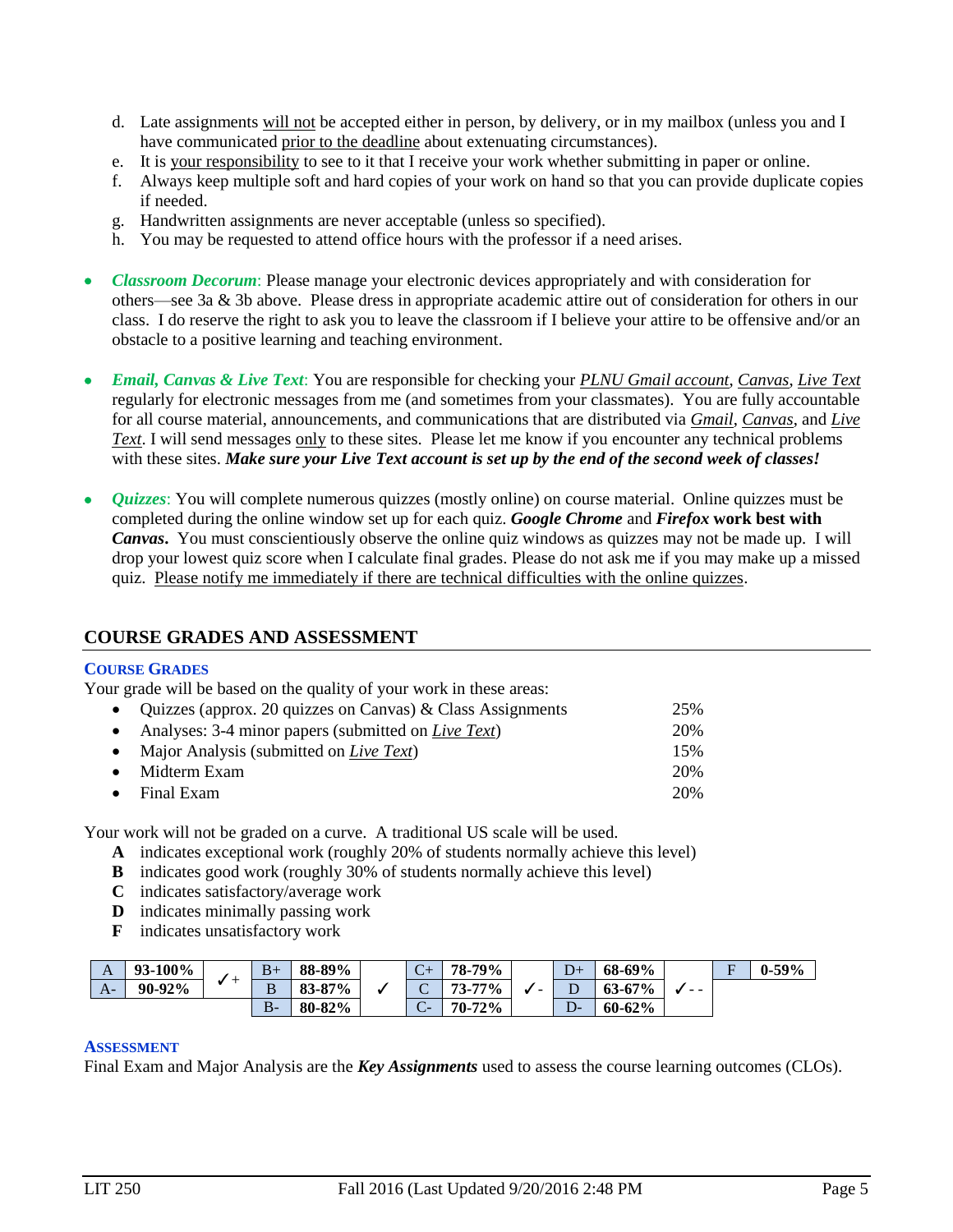### **REQUIRED TEXTS AND RECOMMENDED RESOURCES (Most on Reserve in the Library)**

#### **REQUIRED TEXTS**

- Baker, Nancy L. and Nancy Huling. *A Research Guide for Undergraduate Students: English and American*  Literature. 6<sup>th</sup> ed. New York: MLA, 2000. 807.2 B168r (On Reserve)
- Bressler, Charles E. *Literary Criticism: An Introduction to Theory and Practice.* **4 th ed**. Upper Saddle River, NJ: Pearson Prentice Hall, 2007. 801.95 B843L (On Reserve)
- DiYanni, Robert. *Literature: Approaches to Fiction, Poetry, and Drama.* 2<sup>nd</sup> ed.
- DiYanni, Robert. *The Essay: An Introduction.*

Gardner, Janet E. Writing about Literature: A Portable Guide. 2<sup>nd</sup> ed. 808.042 G227w (On Reserve)

*MLA Handbook*. **8 th ed.** R808.02 M691h 2016 (Non-Circulating)

- Harmon & Holman. *A Handbook to Literature*. R803 H288h 1996 (On Reserve)
- Schwarz, Daniel, ed. *The Dead*. Case Studies in Contemporary Criticism. Boston & New York: Bedford/St. Martin's Press, 1994. 823 J89de (On Reserve)

#### **ADDITIONAL RESOURCES IN LIBRARY:**

Abrams, M. H. *A Glossary of Literary Terms*. 7<sup>th</sup> ed[. 803 A161g 1993](http://phineas.pointloma.edu/search~S0?/c803+A161g+1993/c803+a161g+1993/-3,-1,,E/browse) (Non-Circulating, 6<sup>th</sup> ed.)

- Groden, Michael and Martin Kreiswirth, eds. *The John Hopkins Guide to Literary Theory and Criticism*. Baltimore & London: The Johns Hopkins University Press, 1994. [801.95 J65g](http://phineas.pointloma.edu/search~S0?/c801.95+J65g/c801.95+j65g/-3,-1,,E/browse) (Non-Circulating)
- Harner, James L. *Literary Research Guide: An Annotated Listing of Reference Sources in Literary Studies*. 5<sup>th</sup> ed. New York: MLA, 2008. [809 H289L](http://phineas.pointloma.edu/search~S0?/c809+H289L/c809+h289l/-3,-1,,E/browse) (Non-Circulating)
- Littlewood, Ian. *The Literature Student's Survival Kit: What Every Reader Needs to Know*. 809 L781L (On Reserve)

#### **HELPFUL WEBSITES**:

*Citation*

- <http://www.mla.org/>(follow links to MLA Style)
- $\bullet$  <http://citationmachine.net/>(notice and follow the link about MLA  $8<sup>th</sup>$  edition at top of site)

#### *Literature*

- <http://andromeda.rutgers.edu/~jlynch/Lit/>
- <http://vos.ucsb.edu/>
- <http://lcweb2.loc.gov/ammem/ndlpedu/start/cite/index.html>

### **PLNU COPYRIGHT POLICY**

Point Loma Nazarene University, as a non-profit educational institution, is entitled by law to use materials protected by the US Copyright Act for classroom education. Any use of those materials outside the class may violate the law.

### **PLNU ACADEMIC HONESTY POLICY**

Students should demonstrate academic honesty by doing original work and by giving appropriate credit to the ideas of others. Academic dishonesty is the act of presenting information, ideas, and/or concepts as one's own when in reality they are the results of another person's creativity and effort. A faculty member who believes a situation involving academic dishonesty has been detected may assign a failing grade for that assignment or examination, or, depending on the seriousness of the offense, for the course. Faculty should follow and students may appeal using the procedure in the university Catalog. See [Academic Policies](http://catalog.pointloma.edu/content.php?catoid=18&navoid=1278) for definitions of kinds of academic dishonesty and for further policy information.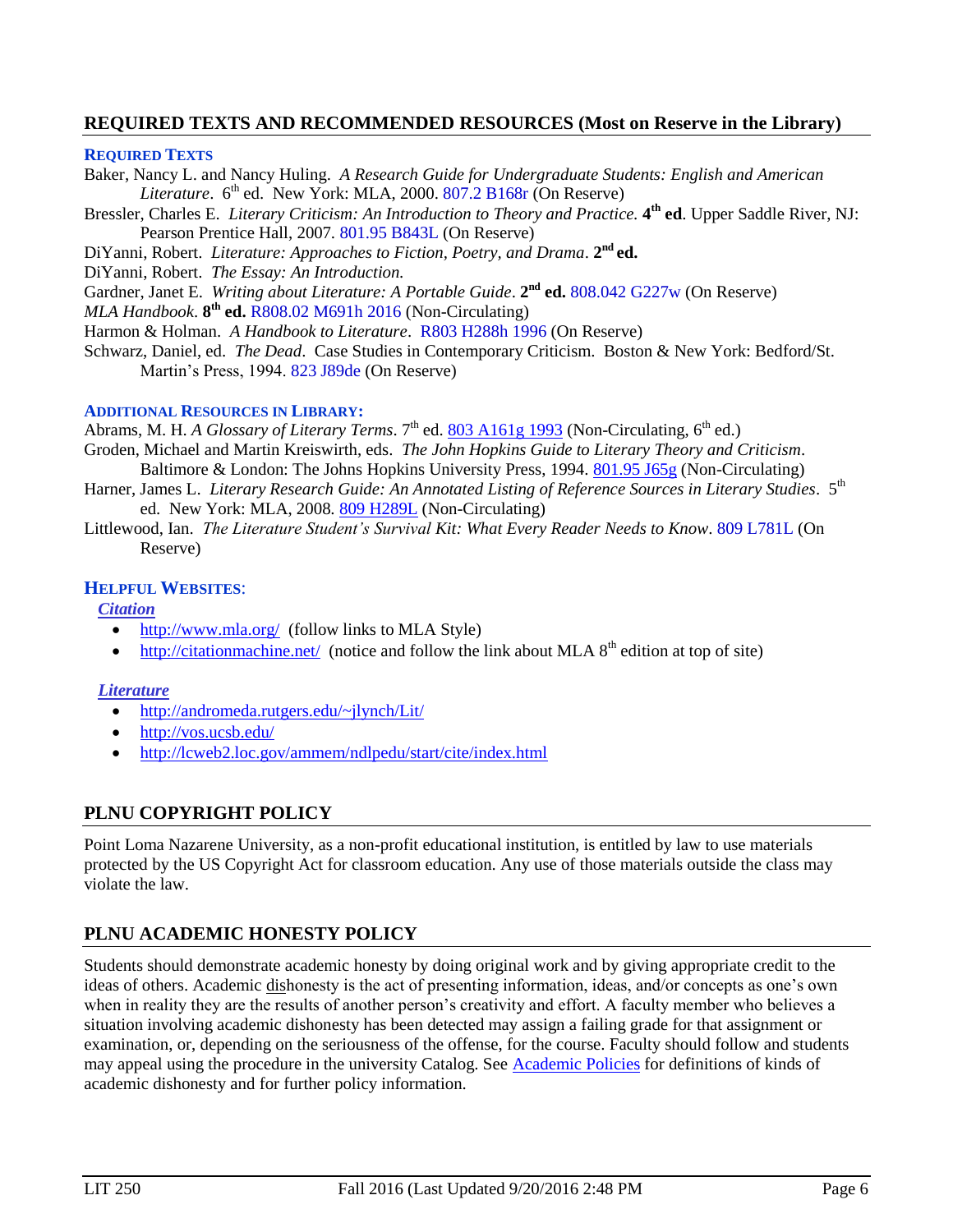### **PLNU MISSION STATEMENT**

#### *To Teach—To Shape—To Send*

Point Loma Nazarene University exists to provide higher education in a vital Christian community where minds are engaged and challenged, character is modeled and formed, and service becomes an expression of faith. Being of Wesleyan heritage, we aspire to be a learning community where grace is foundational, truth is pursued, and holiness is a way of life.

#### **DATE CLASS PREPARATION (HOMEWORK) & CLASS SESSION TOPICS QUIZZES & ANALYSES WEEK ONE**  $1 \int_{\text{T} \text{Aug } 30}$  **Class Introduction:** Syllabus, Learning Outcomes, Schedule *What does the study of literature entail?* 2  $\mathbf{W}$  Aug 31 **Bressler**, *Literary Criticism*, Chapter 1 "Defining Criticism, Theory, Bressler Quiz 1 <sup>3</sup> F Sept 2 **Bressler**, *Literary Criticism*, Chapter 2 "A Historical Survey of Bressler, *Electric Criticism*, Chapter 2, A Historical Burvey of Bressler Quiz 2 **WEEK TWO September 5, 2016 — LABOR DAY** 4 W Sept 7 **Gardner** *Writing about Literature,* Chapter 8 Survey of Lit. Crit.  $5$  | F Sept 9 **FICTION: DiYanni**, *Literature*, "Introduction" & Chapters 1-2 (entire) and Chapter 3 (selected pages from pp. 49-110) **Gardner** *Writing about Literature* Chapter 1 **QUIZ 2 WEEK THREE** 6 M Sept 12 **DiYanni**, *Literature*, Chapter 3 review; read James Joyce's "Araby" **Gardner** *Writing about Literature* Chapters 2, 3 & 4 *Analysis 1 Assignment (Formalist Analysis—Bressler's Questions)* **QUIZ 3** 7 W Sept 14 **LIB LITERARY RESEARCH: Baker**, *A Research Guide*, Chs. 1-4 *MLA Handbook* **PART I (pp. 1-58) Library Session (Library - Hughes Computer Lab) Understanding Databases and Sources QUIZ 1** 8 F Sept 16 **LIB Baker**, *A Research Guide*, Chs. 5-10 *MLA Handbook***, PART II (pp. 101-129)** [Skim: DiYanni, *Literature*, Chapter 30 (pp. 1521-32)] **Library Session (Library – Main Computer Lab) Finding Articles from Databases & the Annotated Bibliography WEEK FOUR** 9 M Sept 19 **(LJML DEPT CHAPEL!) Review: Gardner** *Writing about Literature* Chapters 2, 3 & 4 **DiYanni**, *Literature*, Chapter 4 Discussion of story assigned for *Analysis 1 Assignment* **(QUIZ 3B)** <sup>10</sup> W Sept 21 **Annotative Bibliographies Due to Librarian** *Analysis 1 Workshop*

### **COURSE SCHEDULE AND ASSIGNMENTS (TBA as needed)**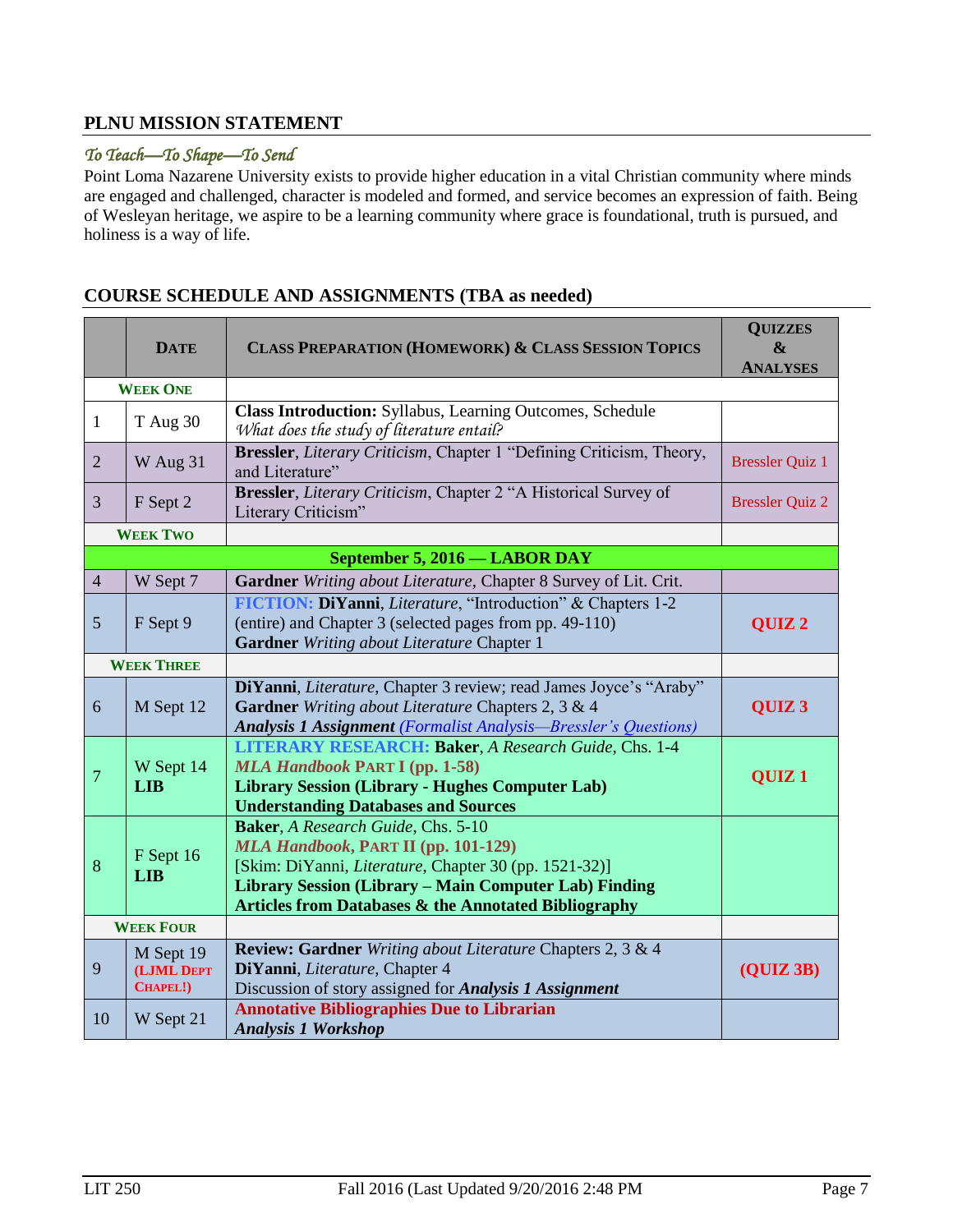| 11 | F Sept 23         | POETRY(Required to Attend Poetry Day Events*): DiYanni,<br>Literature, Chapters 10-11                                                                                                                                                                                                                      | QUIZ <sub>4</sub>  |
|----|-------------------|------------------------------------------------------------------------------------------------------------------------------------------------------------------------------------------------------------------------------------------------------------------------------------------------------------|--------------------|
|    |                   | <b>ANALYSIS 1 DUE HARDCOPY &amp; LIVE TEXT</b>                                                                                                                                                                                                                                                             |                    |
|    | <b>WEEK FIVE</b>  | Overseas Short-Term Teaching Meeting with ELIC & Rebekah Powell                                                                                                                                                                                                                                            |                    |
| 12 | M Sept 26         | DiYanni, Literature, Chapter 12, (pp. 510-35)                                                                                                                                                                                                                                                              | QUIZ <sub>5</sub>  |
| 13 | W Sept 28         | DiYanni, Literature, Chapter 12, (pp. 536-56)                                                                                                                                                                                                                                                              |                    |
| 14 | F Sept 30         | DiYanni, Literature, Chapter 12, (pp. 556-74)                                                                                                                                                                                                                                                              | QUIZ <sub>6</sub>  |
|    | <b>WEEK SIX</b>   |                                                                                                                                                                                                                                                                                                            |                    |
| 15 | M Oct 3           | DiYanni, Literature, Chapter 13 (pp. 575-93); "Woman to Child<br>$(535)$ ;" Please prepare & bring to class your responses to discussion<br>questions (pp. 590-91) for "Woman to Child"<br><b>Gardner</b> Writing about Poems Chapter 5<br>http://bcs.bedfordstmartins.com/virtualit/poetry/rhyme_def.html | QUIZ <sub>7</sub>  |
| 16 | W Oct 5           | DiYanni, Literature, Chapter 14 (pp. 594-620)<br>Prosody & Scansion (more work on closed forms handout)<br><b>Analysis 2 Assignment</b> (Formalist/Biographical Analysis?)                                                                                                                                 | (QUIZ7B)           |
| 17 | F Oct 7           | Prosody & Scansion (more work on closed forms handout)<br><b>Analysis 2 Assignment</b> (Formalist/Biographical Analysis?)                                                                                                                                                                                  |                    |
|    | <b>WEEK SEVEN</b> | <b>POETRY: *Poetry Day--Oct 13 (Afternoon &amp; Evening Readings)</b>                                                                                                                                                                                                                                      |                    |
| 18 | M Oct 10          | <b>Analysis 2 Workshop</b>                                                                                                                                                                                                                                                                                 |                    |
| 19 | W Oct 12          | <b>DRAMA</b> (Required to Attend PLNU Play: Freud's Last Session -<br>Play Run: Nov. 9-12 at 7 pm & Nov. 12, 19 at 2 pm): DiYanni,<br>Literature, Chapters 21-22<br><b>ANALYSIS 2 DUE HARDCOPY &amp; LIVE TEXT</b>                                                                                         | QUIZ 8             |
| 20 | F Oct 14          | DiYanni, Literature, Chapter 23<br>DiYanni, Literature, Chapter 25, pp. 954-59, Chapter 26, pp. 1007-<br>12, & Chapter 27, pp. 1102-05                                                                                                                                                                     | QUIZ <sub>9</sub>  |
|    | <b>WEEK EIGHT</b> |                                                                                                                                                                                                                                                                                                            |                    |
| 21 | M Oct 17          | DiYanni, Literature: Glaspell Trifles (pp. 1280-91) & Chapter 24<br>Questions 1-16 (pp. 949-50), Discussion of play                                                                                                                                                                                        | <b>QUIZ 10</b>     |
| 22 | W Oct 19          | Gardner Writing about Literature, Chapter 6<br><b>Analysis 3 Assignment</b> (Feminist Analysis?)                                                                                                                                                                                                           | QUIZ <sub>11</sub> |
|    |                   | October 21, 2016 - FALL BREAK                                                                                                                                                                                                                                                                              |                    |
|    | <b>WEEK NINE</b>  |                                                                                                                                                                                                                                                                                                            |                    |
| 23 | M Oct 24          | Analysis 3 Workshop-Introductions & Conclusions esp.                                                                                                                                                                                                                                                       |                    |
| 24 | W Oct 26          | <b>MIDTERM</b>                                                                                                                                                                                                                                                                                             |                    |
| 25 | F Oct 28          | <b>ANALYSIS 3 DUE HARDCOPY &amp; LIVE TEXT</b><br><b>NONFICTION: DiYanni</b> , <i>The Essay</i> , Chapters 1, 2 & 3 (pp. 1-44)                                                                                                                                                                             | <b>QUIZ 12</b>     |
|    | <b>WEEK TEN</b>   |                                                                                                                                                                                                                                                                                                            |                    |
| 26 | M Oct 31          | <b>DiYanni</b> , <i>The Essay</i> , Chapter 4 (pp. 45-53); Chapter 5 (pp. 54-62);<br>Swift's "A Modest Proposal" (pp. 110-17) Orwell's "Shooting an<br>Elephant" (pp. 125-29), Questions (p. 73); Analysis 4 Assignment<br>(Presentations)                                                                 | QUIZ <sub>13</sub> |
| 27 | W Nov 2           | <b>Analysis 4 Assignment (Presentations)</b>                                                                                                                                                                                                                                                               |                    |
| 28 | F Nov 4           | RESEARCH & LITERARY CRITICISM: DiYanni, Literature,<br>Chapter 31 (long chapter)                                                                                                                                                                                                                           | QUIZ <sub>14</sub> |